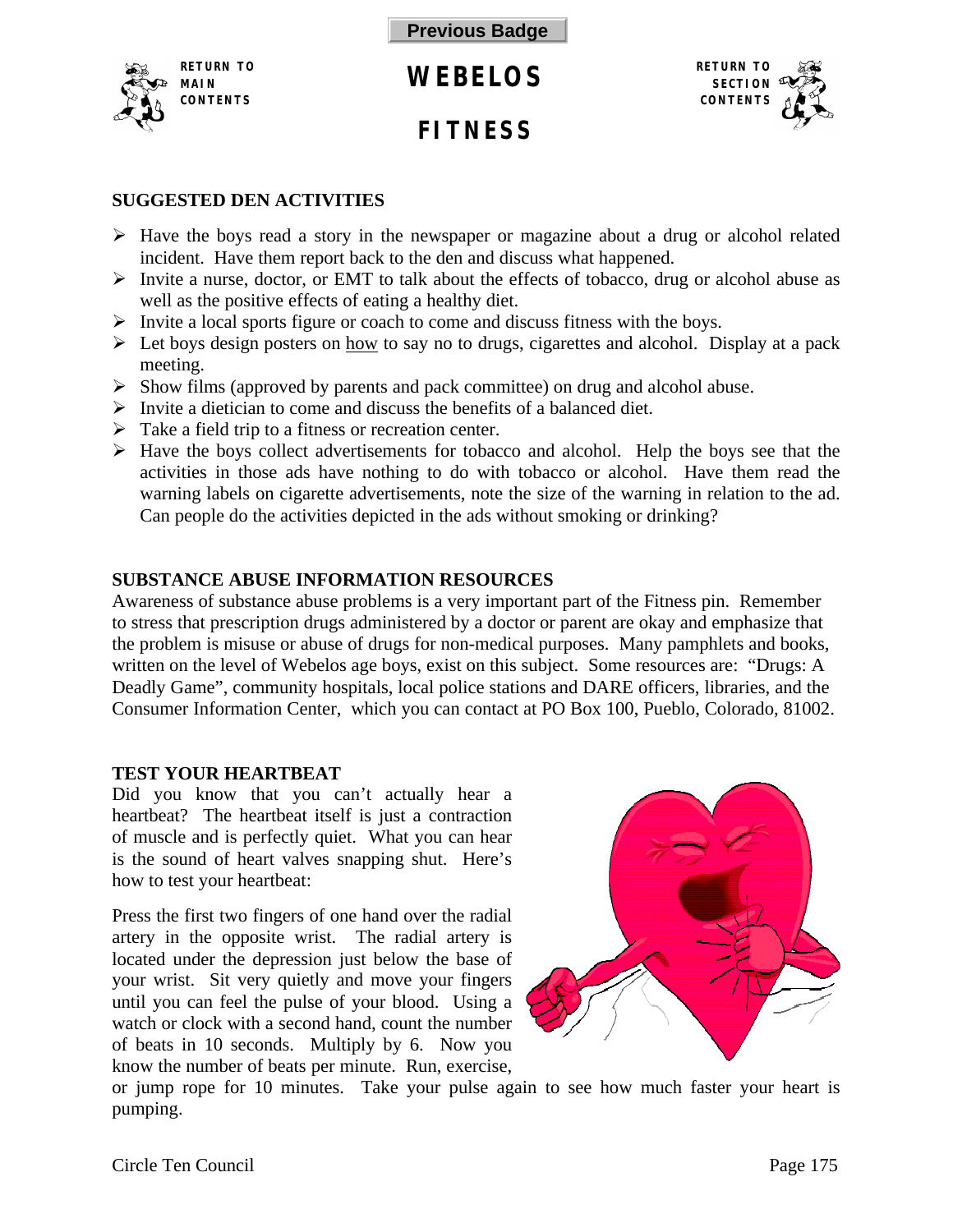<span id="page-1-0"></span>

**FITNESS**



#### **MAGIC CIRCLE**

*Preparation: at least three people, roughly the same size*

Can you and all your friends all sit down without touching the ground and without using a single chair? Everybody stands in a circle facing the same way with his or her hands on the next person's waist. Now, everybody bends their knees until they are sitting on the knees of the person behind them. Lead your entire pack in this activity at the next pack meeting. What is the largest Magic Circle you can make? All the workers at a Japanese car factory formed the world's largest Magic Circle of 10,323 people!

#### **JUMPING ROPE**

Jumping rope is wonderful aerobic exercise, which means that it exercises the heart. Professional athletes like boxers use skipping rope to built their endurance and coordination.

- $\triangleright$  See how many jumps you can do before making a mistake.
- $\triangleright$  How long can you jump rope? The world record is over 12 hours.
- $\triangleright$  How fast can you jump rope? Fast jumping is best done boxer style with both feet together all the time. It is helpful to have a short rope so that it just misses the ground as you jump.
- $\triangleright$  Can you jump backwards? With practice, you will find this almost as easy as skipping forward.
- $\triangleright$  Cross hand jump: jump in the normal way but, as the rope passes over your head, bring your hands forward and cross your wrists. Quickly uncross them before jumping over the rope.
- $\triangleright$  Two jump: jumping with a friend using only one rope.

Stethoscope The first stethoscope was invented by a doctor in 1819. It was nothing more than a hollow tube. However, it was an improvement over the old earon-the-chest method - at least in some cases. You can make one with a paper tube or a sheet of rolled-up writing paper. You can also make a more modern version with a rubber tube and a funnel. Here's how: 1 YOU GAN BUY RUBBER TUBING FROM THE HARDWARE STORE. CHECK AROUND THE HOUSE FOR A FUNNEL OR USE A CUT AWAY PLASTIC BOTTLE. TIGHT FIT (2) LISTEN IN A QUIET PLACE IF YOU HAVE TROUBLE HEARING, TRY THE OLD EAR-AGAINST-THE-CHEST CUTAWAY GUIE BOTTLE METHOD.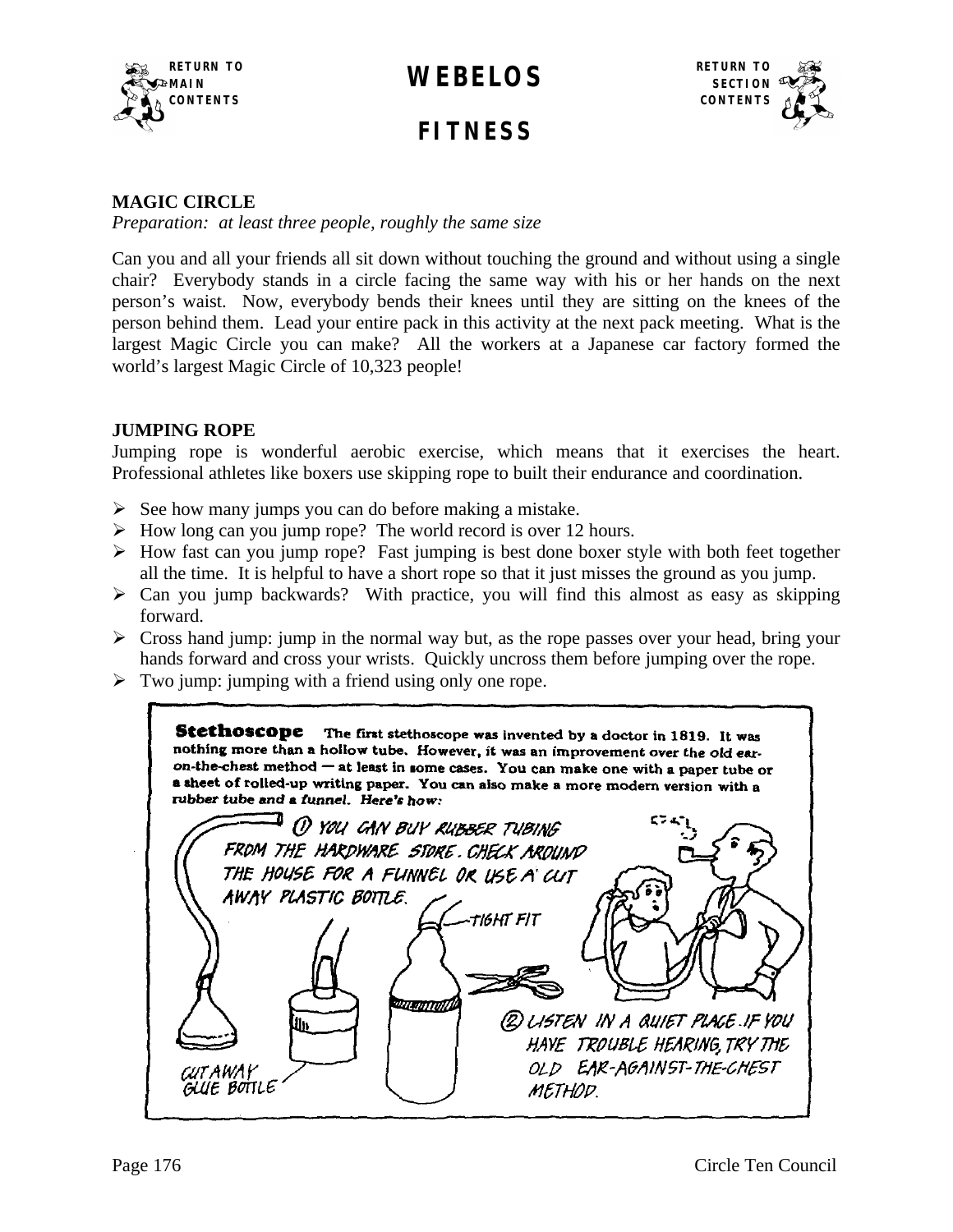



**FITNESS**

#### **FOOD JUMBLE**

The puzzle below contains the following words. When you find them in the puzzle, circle them in the puzzle and cross them of the word list.

| <b>CRACKERS</b> | <b>NUTS</b>    | <b>BANANA</b> |
|-----------------|----------------|---------------|
| MILK.           | WATER          | PRETZELS      |
| <b>CHEESE</b>   | <b>FRUIT</b>   | <b>CAKE</b>   |
| <b>COOKIES</b>  | <b>RAISINS</b> | <b>SALT</b>   |
| APPLE           | <b>CANDY</b>   | PIE.          |
|                 |                |               |

Circle the foods that are nutritious in blue. Circle the foods that are not nutritious in red.



| P | B            | C            | $\mathsf T$  | $\circ$                 | .R               | W            | U                        | A            | Χ  | D           | S           | A           | X            | $\mathsf F$  |
|---|--------------|--------------|--------------|-------------------------|------------------|--------------|--------------------------|--------------|----|-------------|-------------|-------------|--------------|--------------|
| ŧ | O            | R            | A            | N                       | G                | E            | P                        | Q            | V  | E           | S           | G           | Κ            | $\circ$      |
| C | P            | $\mathsf T$  | $\mathsf T$  | X                       | $\boldsymbol{z}$ | A            | T                        | F            | Κ  | M           | L           | N           | U            | $\mathbf{I}$ |
| Κ | A            | E            | Α            | P                       | P                | L            | E                        | G            | J  | N           | P           | R           | ٧            | Z            |
| L | 8            | E            | H            | $\overline{\mathsf{T}}$ | Κ                | N            | Q                        | $\mathsf T$  | W  | A           | D           | G           | J            | M            |
| E | N            | H            | C            | $\circ$                 | $\circ$          | K            | $\overline{\phantom{a}}$ | E            | S  | N           | Κ           | $\circ$     | P            | Q            |
| S | R            | U            | V            | χ                       | Z                | C            | Ÿ                        | B            | C  | U           | F           | H           | Κ            | L            |
| M | F            | N            | P            | Q                       | R                | ٧            | H                        | W            | Α  | T           | E           | $\mathsf R$ | S            | W            |
| F | R            | E            | N            | C                       | H                | F            | R                        | $\mathbf{I}$ | E  | S           | $\mathsf T$ | A           | $\mathsf{Z}$ | X            |
| C | U            | F            | H            | C                       | I                | Κ            | M                        | O            | P  | Q           | $\mathbf S$ | I           | $\mathsf T$  | U            |
| V | $\mathbf{I}$ | X            | P            | R                       | E                | T            | Z                        | Έ            | L  | $\mathbf S$ | Ÿ           | S           | Z            | A            |
| D | $\mathsf T$  | H            | C            | A                       | N                | D            | Ÿ                        | Κ            | S  | Г           | O           | ł           | P            | $\mathsf Q$  |
| T | ٧            | Z            | S            | C                       | A                | Κ            | Έ                        | B            | A  | N           | A           | N           | Α            | E            |
| P | M            | $\mathbf{I}$ | ۰L           | Κ                       | B                | $\mathbf{I}$ | L                        | O            | L. | W           | Н           | S           | W            | E            |
| S | T            | C            | H            | E                       | E                | S            | E                        | E            | T  | R           | L           | $\mathbf l$ | ٧            | $\circ$      |
| U | Ε            | P            | $\mathsf{R}$ | R                       | S                | U            | $\circ$                  | D            | B  | W           | н           | W           | I            | $\circ$      |
| W | O            | N            | B            | S                       | $\circ$          | D            | A                        | $T_{\rm{L}}$ | ٧  | W           | X           | P           | Q            | R            |